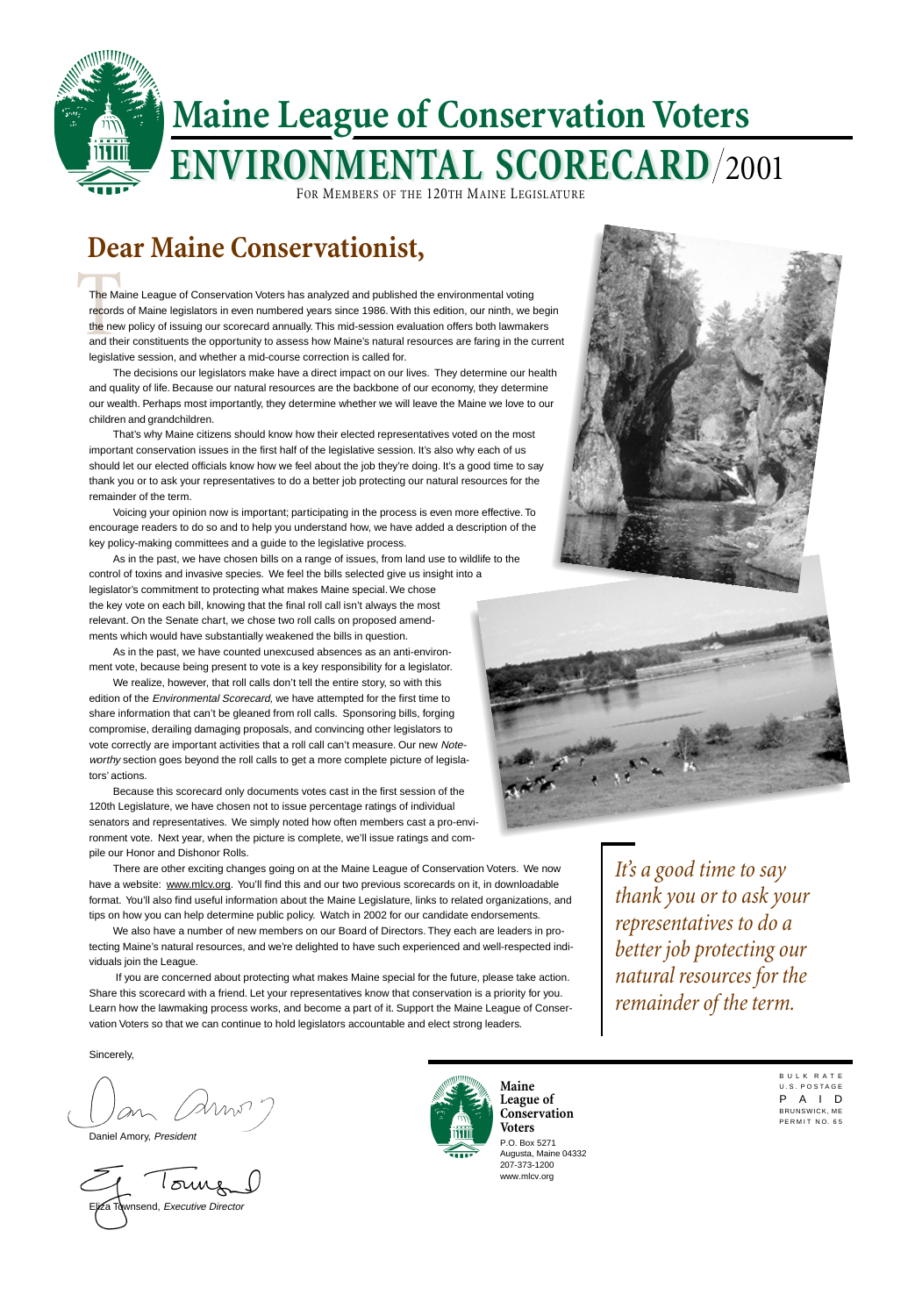2 **Maine League of Conservation Voters Environmental Scorecard / 2001**

# **Key Committees of the 120th Legislature**

he committees listed below make decisions on the bulk of the natural resource related issues that come before the Maine Legislature. (Some issues, particularly those involv-Internative committees listed below make decisions on the bulk of the natural resource relate<br>
issues that come before the Maine Legislature. (Some issues, particularly those invo<br>
ing financial and tax policy, are decided proposed legislation in its area of jurisdiction, votes on it, and submits its report for a vote by the entire House and Senate.

You will find here a list of the key committees, their jurisdictions, membership, and contact information. Committees consist of 3 Senate members and 10 House Members, with a Senate Chair and a House Chair. We have included each member's environmental voting record for the first session of the 120th Legislature.

> **Senators** — and # of pro-environment votes (out of 5) Kenneth F. Lemont, Chair (R-York) 3 Peggy A. Pendleton (D-Cumberland) 2 (out of 4; one excused absence) Betheda G. Edmonds (D-Cumberland) 5 **Analyst:** Susan Johannesman

**Senators** — and # of pro-environment votes (out of 5) David L. Carpenter, Chair (R-York) 3 Marge L. Kilkelly (D-Lincoln) 1 Chandler E. Woodcock (R-Franklin) 2

For further information, visit the Legislature's website at: **http://janus.state.me.us/legis**.

**Representatives** — # of pro-environment votes (out of 7)

Paul Volenik (D-Brooklin) 6 William D. Pinkham (R-Lamoine) 0 Ronald E. Usher (D-Westbrook) 6 Deborah K. McNeil (R-Rockland) 2 Thomas D. Bull (D-Freeport) 7 Howard A. Chick (R-Lebanon) 6 Nancy B. Sullivan (D-Biddeford) 7 Kevin M. Muse (R-Fryeburg) 3

David G. Lemoine, Chair (D-Old Orch.) 7 Walter E. Ash, Jr. (D-Belfast) 5

## ✱ **Marine Resources**

**Jurisdiction:** Department of Marine Resources; commercial marine fisheries management, licensing and enforcement; processing and sale of

marine fish and shellfish; aquaculture; and anadromous fish.

**Hearing Room:** Room 433, State Office **Office:** Room 437, State

**Senators** — and # of pro-environment votes (out of 5)

Norman K. Ferguson, Jr., Chair (R-Oxford) 2 Sharon Treat (D-Kennebec) 5 David L. Carpenter (R-York) 3

House **Phone:** 287-1337 **Committee Clerk:** Luke Jandreau

### **Representatives** — # of pro-environment votes (out of 7)

Matthew Dunlap, Chair (D-Old Town) 6 Monica McGlocklin (D-Embden) 5 Richard H. C. Tracy (D-Rome) 2 Royce W. Perkins (R-Penobscot) 3 Joseph E. Clark (D-Millinocket) 2 Howard A. Chick (R-Lebanon) 6 Ronald E. Usher (D-Westbrook) 6 Ken Honey (R-Boothbay) 4 Bruce S. Bryant (D-Dixfield) 5 A. David Trahan (R-Waldoboro) 2

## ✱ **Inland Fisheries and Wildlife**

**Jurisdiction:** Department of Inland Fisheries and Wildlife; hunting; fishing; trapping; recreational and hunter safety; fisheries and wildlife research; fish hatcheries; wardens; licensing; ATV's; snowmobiles; boat registration; and whitewater rafting.

**Hearing Room:** Room 206, State Office Building **Office:** Room 206B, State Office Building **Phone:** 287-1338 **Committee Clerk:** Darlene Simoneau **Analyst:** Curtis Bentley

#### **Representatives** — # of pro-environment votes (out of 7)

Scott W. Cowger, Chair (D-Hallowell) 7 Theodore Koffman (D-Bar Harbor) 3 Joseph E. Clark (D-Millinocket) 2 Robert A. Daigle (R-Arundel) 4 Robert W. Duplessie (D-Westbrook) 7 David L. Tobin (R-Windham) 2 Christina L. Baker (D-Bangor) 1 James D. Annis (R-Dover-Foxcroft) 4 Joanne T. Twomey (D-Biddeford) 7 Richard A. Crabtree (R-Hope) 3

Charles D. Fisher, Chair (D-Brewer) 6 Rosaire Paradis, Jr. (D-Frenchville) 6 Gerald N. Bouffard (D-Lewiston) 6 Edgar Wheeler (R-Bridgewater) 0 Gary J. Wheeler (D-Eliot) 1 Ronald F. Collins (R-Wells) 0 George H. Bunker, Jr. (D-Kossuth Twp.) 4 Deborah K. McNeil (R-Rockland) 2 Boyd P. Marley (D-Portland) 7 Terrence P. McKenney (R-Cumberland) 3

## ✱ **Natural Resources**

**Jurisdiction:** Department of Environmental Protection; air and water quality; natural resource protection; site location, shoreland zoning and growth management; subdivisions; management and disposal of solid, hazardous, biomedical and special wastes, hydropower and dams; energy facility siting; waste to energy facilities; mining.

**Senators** — and # of pro-environment votes (out of 5)

John L. Martin, Chair (D-Aroostook) 4 (out of 4; one excused absence) W. Tom Sawyer, Jr. (R-Penobscot) 2 Kevin L. Shorey (R-Washington) 2

**Hearing Room:** Room 435, State House **Office:** Room 437, State House **Phone:** 287-4149 **Committee Clerk:** Jan Michaud **Analyst:** Pat Norton/ Susan Johannesman

#### **Representatives** — # of pro-environment votes (out of 7)

William R. Savage, Chair (D-Buxton) 7 Peter L. Rines (D-Wiscasset) 7 Monica McGlocklin (D-Embden) 5 Donald P. Berry, Sr. (R-Belmont) 0 Albion D. Goodwin (D-Pembroke) 1 Richard H. Duncan (R-Presque Isle) 1 Lawrence Bliss (D-South Portland) 6 Royce W. Perkins (R-Penobscot) 3 Christopher G. L. Hall (D-Bristol) 4 Richard A. Crabtree (R-Hope) 3

✱ **Utilities and Energy**

**Jurisdiction:** Public Utilities Commission; public advocate; regulated public utilities (electric, gas, water and telephone); electric industry restructuring; telecommunications; cable television; water sewer, and utility district charters; non-utility power generation (power purchase contracts); energy efficiency and conservation; alternate energy sources; nuclear power; energy policy; and energy production and transmission.

**Hearing Room:** Room 209, State Office Building **Office:** Room 210, State Office Building **Phone:** 287-4143 **Committee Clerk:** Paula Ashton **Analyst:** Jon Clark





### **Representatives** — # of pro-environment votes (out of 7)

Linda Rogers McKee, Chair (D-Wayne) 5 Raymond G. Pineau (D-Jay) 6 Paul Volenik (D-Brooklin) 6 Walter R. Gooley (R-Farmington) 2 Susan M. Hawes (D-Standish) 5 Clifton E. Foster (R-Gray) 2 Sally Landry (D-Patten) 2 Roderick W. Carr (R-Lincoln) 1 Jacqueline A. Lundeen (D-Mars Hill) 6 Arlan R. Jodrey (R-Bethel) 2

**Jurisdiction:** Department of Agriculture; agriculture marketing; animal welfare; food inspection; dairy industry; pesticides regulation; soil and water conservation; farmland preservation; harness racing; public access to lands; forest practices; fire control and forest management, marketing and utilization; Department of Conservation, including, state parks, memorials and historic sites, public lands, coastal islands registry; Maine Land Use Regulation Commission (LURC); Baxter State Park Authority and geological surveying and mapping.

**Hearing Room:** Room 206, State Office Building **Office:** Room 206A, State Office Building **Phone:** 287-1312 **Committee Clerk:** Kristy Sullivan **Analyst:** Jill Ippoliti

## ✱ **Agriculture, Conservation and Forestry**

### **Representatives** — # of pro-environment votes (out of 7)

## ✱ **Transportation**

**Jurisdiction:** Department of Transportation; Maine Turnpike Authority; Highway Fund; transportation policy; aeronautics; highway and bridge construction and maintenance; highway safety; waterways; railroads; and motor vehicles.

**Senators** — and # of pro-environment votes (out of 5) Christine R. Savage, Chair (R-Knox) 2 William B. O'Gara (D-Cumberland) 4 Kenneth T. Gagnon (D-Kennebec) 5

**Hearing Room:** Room 126, State House **Office:** Room 122, State House **Phone:** 287-4148 **Committee Clerk:** Judy St. Pierre **Analyst:** Todd Jorgenson (OPLA); Lock Kiermaier (OFPR)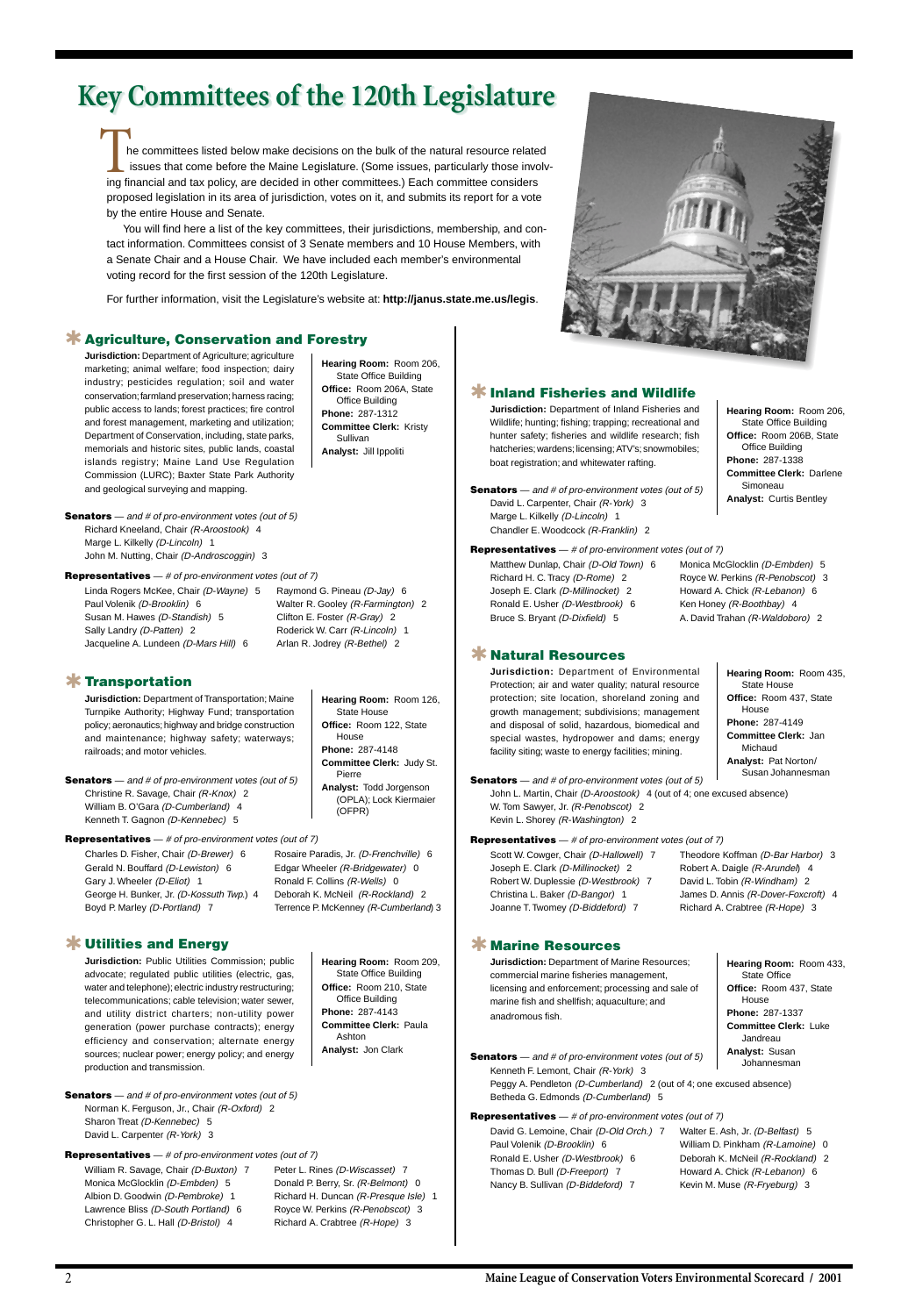## **DESCRIPTION OF VOTES**

### **LD #85**

## **An Act to Require Compensation for Loss of Property Value Due to State or Local Regulation**

#### **Sponsor: Rep. Glynn**

This "takings" bill threatened the environment and public health by requiring that landowners be compensated for loss of property value due to state or local regulations. Its intent was to discourage environmental regulations by making them too costly to implement. A repeat of a bill defeated in 1995, this bill ignored the existence of a successful tool to address private property concerns: the Land Use Mediation Program, created in 1996 at the recommendation of the 24-member Task Force on Property Rights and the Public Health, Safety and Welfare.

#### **House Roll Call #182**

**House Motion:** Accept Majority Ought Not to Pass Report

**Pro-Environment Vote:** YES

**House Vote:** May 15, 2001: Yes 84; No 52; Absent 15; motion prevailed

## **LD #365 An Act to Restore the Passage of Alewives on the St. Croix River**

#### **Sponsor: Rep. Honey**

Anadromous alewives, like herring and elvers, are a critical forage species at the bottom of the food chain, and an essential part of the marine ecosystem. This bill would have returned the native alewife population to a river it inhabited until 1995 when passage was obstructed. LD #365 was supported by the Maine Department of Marine Resources and the Department of Inland Fish and Wildlife as well as by the government of New Brunswick. Although the bill passed the Senate, it was defeated in the Maine House of Representatives following an emotional debate influenced by a considerable amount of misinformation about alewives.

#### **House Roll Call # 180 Senate Roll Call #60**

**House Motion:** Accept Report "A", Ought Not to Pass

#### **Pro-Environment Vote:** No

- **House Vote:** May 15, 2001: Yes 97; No 42; Absent 12; motion prevailed
- **Senate Motion:** Accept Report "B", Ought to Pass as Amended

#### **Pro-Environment Vote:** YES

**Senate Vote:** May 16, 2001: Yes 20; No 13; Excused 2; motion prevailed

## **LD #823 An Act to Discourage Environmental Terrorism**

#### **Sponsor: Rep. Clark**

This legislation would have created a new Class C crime, of "environmental terrorizing" for crimes of violence committed to protest an environmental or natural resource issue. While violence and destruction of property are wrong, they are already illegal. Thus the purpose of the bill was to characterize those who care about the environment as more prone to violence and criminal activity than the general population – an inaccurate smear. The proposal passed the Maine House in a preliminary vote, but eventually failed in both the House and Senate. **House Roll Call # 178 Senate Roll Call #93 House Motion:** Indefinitely Postpone **Pro-Environment Vote:** YES

**House Vote:** May 15, 2001: Yes 80; No 60; Absent 11; motion prevailed

**Senate Motion:** Accept Minority Ought to Pass as Amended Report

#### **Pro-Environment Vote:** No

**Senate Vote:** May 30, 2001: Yes 12; No 21; Absent 2; motion failed

## **LD #1198 An Act to Refine the Subdivision and Redistricting Authority of the Maine Land Use Regulation Commission**

#### **Sponsor: Sen. Kilkelly**

LD 1198 closed a loophole in the law that allowed forest land in the Unorganized Territories to be subdivided without review by the local planning entity, the Land Use Regulation Commission. The loophole had allowed the creation of up to ten 40-acre lots every 5 years on property outside of shoreland areas, and resulted in substantial development in LURC jurisdiction without review.

#### **House Roll Call # 391 Senate Roll Call #110**

**House Motion:** Enactment

**Pro-Environment Vote:** YES

**House Vote:** June 13, 2001: Yes 78; No 54; Absent 19; motion prevailed

**Senate Motion:** Adopt Senate Amendment S-319 (Sponsor: Sen. Youngblood)

> **Senate Vote:** March 20, 2001: Yes 6; No 27; Absent 2; motion failed

#### **Pro-Environment Vote:** No

**Senate Vote:** June 5, 2001: Yes 15; No 16; Absent 4; motion failed

## **LD #1444 An Act to Enhance Local Accountability**

#### **Sponsor: Rep. Kasprzak**

This bill would have seriously hampered attempts to address unchecked development, or sprawl, by repealing the Growth Management Program, established in 1989 to "encourage orderly growth and development in appropriate areas of each community, while protecting the state's rural character, making efficient use of public resources and preventing development sprawl." The bill also required a legislative committee to report out a bill next year to repeal all state laws requiring community planning.

#### **House Roll Call # 187**

**House Motion:** Accept Report "A", Ought Not to Pass **Pro-Environment Vote:** YES

**House Vote:** May 16, 2001: Yes 77; No 63; Absent 11; motion prevailed

## **LD #1665 An Act to Further Reduce Emissions of Mercury from Consumer Products**

#### **Sponsor: Rep. Duplessie**

This bill continues efforts to get mercury, a toxin, out of Maine's environment. It restricts the sale and use of mercury and bans the use of mercury and mercury compounds in schools; restricts the sale and distribution of certain products, including fever thermometers and manometers; requires manufacturers to notify the Department of Environmental Protection if they intend to distribute a mercury-added product in Maine; and requires manufacturers to provide information on mercury content to hospitals upon request. Unfortunately, the bill was weakened by an amendment to exempt pharmaceutical manufacturers from the "right to know" provision.

#### **House Roll Call #286**

**House Motion:** Enactment

**Pro-Environment Vote:** YES

**House Vote:** May 30, 2001; Yes 94; No 45; Absent 12; motion prevailed

## **LD #1812 An Act to Prevent Infestation of Invasive Aquatic Plants and to Control Other Invasive Species**

#### **Sponsor: Committee Bill**

"The milfoil bill" was among the most contentious natural resource issues of the session. As finally passed by the Legislature, the bill attempts to prevent the introduction to Maine of Eurasian Milfoil through public education and a boat inspection program funded by a dedicated fee. Milfoil, already a problem in most other states, is an invasive species that chokes out native vegetation and is virtually impossible to eliminate once established. Its presence would threaten lake property values, native species, and Maine's multi-million dollar lake recreation economy. The bill was passed in the House with precisely the number of votes to allow it to go into effect this year.

#### **House Roll Call # 407 Senate Roll Call # 135**

**House Motion:** Enactment (Emergency)

#### **Pro-Environment Vote:** YES

**House Vote:** June 18, 2001: Yes 101, No 30; Absent 20; motion prevailed

**Senate Motion:** Adopt Senate Amendment S-342 (Sponsor: Sen. Kilkelly)

#### **Pro-Environment Vote:** No

**Senate Vote:** June 12, 2001; Yes 4; No 31; motion failed

## **Reappointment of Steven Wight to the Land Use Regulation Commission**

Those who disagreed with two votes cast by Mr. Wight in his 14 years of service on the Land Use Regulation Commission targeted his reappointment for defeat. Had they succeeded, the effect would have been to create a "litmus test" for LURC nominees of support for motorized access to remote bodies of water. Supporters of Mr. Wight argued that the Unorganized Territories must accommodate a range of experiences and activities and that the appointment and confirmation process was not the forum for debating the uses of Maine's north woods and coastal islands.

#### **Senate Roll Call #11**

**Senate Motion:** Confirmation Be Overridden

**Pro-Environment Vote:** No

### **KEY**

**= Pro-environment bill**

**= Anti-environment bill**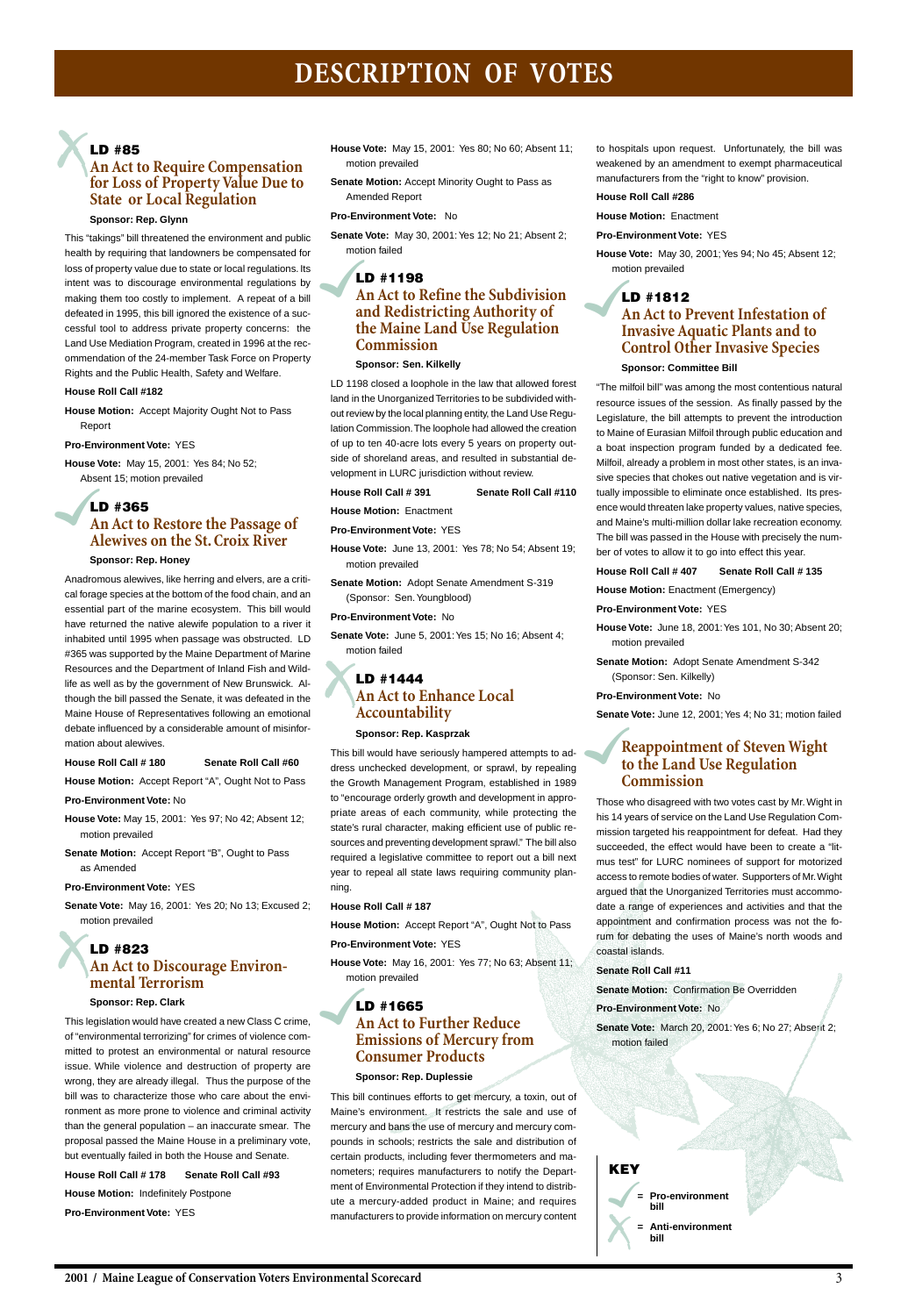**Maine League of Conservation Voters Environmental Scorecard / 2001**

## **MAINE LEAGUE OF CONSERVATION VOTERS – 2001 HOUSE SCORECARD**

|                                              |                            |                   |            | <b>Pro-Environmental Votes</b> |                    | 2001 SESSION       |                           |                                             |                          |                                       |                               |                                         |                               |
|----------------------------------------------|----------------------------|-------------------|------------|--------------------------------|--------------------|--------------------|---------------------------|---------------------------------------------|--------------------------|---------------------------------------|-------------------------------|-----------------------------------------|-------------------------------|
| <b>NAME</b>                                  | <b>TOWN</b>                | <b>PARTY</b>      | 2001       | 1999-<br>2000                  | 1997-<br>1998      | 1995-<br>1996      | <b>Takings</b><br>LD 85   | <b>Alewives</b><br>LD 365                   | Env. Terror<br>LD 823    | <b>LURC</b><br>LD 1198                | Growth<br>LD 1444             | <b>Mercury</b><br>LD 1665               | <b>Milfoil</b><br>LD 1812     |
| ANDREWS, Mary                                | York                       | R                 | 2/7        | 42%                            | $\star$            | $\star$            | $\overline{\phantom{m}}$  | $\overline{\phantom{m}}$                    | ٠                        | $\overline{\phantom{m}}$              | $\overline{\phantom{m}}$      | $\overline{\phantom{0}}$                | ٠                             |
| ANNIS, James                                 | Dover-Foxcroft             | $\mathsf{R}$      | 4/7        | $\star$                        | $\star$            | $\star$            |                           | ٠                                           | $\qquad \qquad -$        | ٠                                     | $\qquad \qquad$               | ٠                                       | ٠                             |
| ASH, Walter                                  | <b>Belfast</b>             | D                 | 5/7        | $\star$                        | $\star$            | $\star$<br>$\star$ | ٠                         | $\qquad \qquad$                             | ٠                        | -                                     | ٠                             | ٠                                       | ٠                             |
| BAGLEY, Martha<br>BAKER, Christina           | <b>Machias</b>             | D<br>D            | 4/7<br>1/7 | 83%<br>92%                     | 50%<br>75%         | $\star$            | Α<br>Α                    | -<br>Α                                      | $\ddot{}$<br>Α           | $\ddot{}$<br>Α                        | $\ddot{}$<br>Α                | $\ddot{}$<br>٠                          | $\overline{\phantom{m}}$<br>Α |
| <b>BELANGER, Irvin</b>                       | Bangor<br>Caribou          | $\mathsf R$       | 1/7        | 33%                            | 8%                 | $\star$            | ٠                         | $\qquad \qquad$                             | $\qquad \qquad -$        | $\overline{\phantom{m}}$              | $\overline{\phantom{m}}$      | $\qquad \qquad$                         |                               |
| <b>BERRY, Donald</b>                         | Belmont                    | R                 | 0/7        | 42%                            | 8%                 | $\star$            |                           | $\qquad \qquad$                             | -                        | $\overline{\phantom{m}}$              | —                             | $\overline{\phantom{0}}$                |                               |
| BERRY, Randall (T)                           | Livermore                  | D                 | 5/7        | 100%                           | 75%                | 90%                | A                         | ٠                                           | ٠                        | ٠                                     | ٠                             | $\ddot{\phantom{1}}$                    | A                             |
| <b>BLANCHETTE, Patricia</b>                  | Bangor                     | D                 | 5/7        | $\star$                        | $\star$            | $\star$            | ٠                         | $\overline{\phantom{m}}$                    | —                        | ٠                                     | ٠                             | ٠                                       | ٠                             |
| <b>BLISS, Lawrence</b>                       | South Portland             | D                 | 6/7        | $\star$                        | $\star$            | $\star$            | $\ddot{\phantom{1}}$      | -                                           | $\ddot{\phantom{1}}$     | $\ddot{}$                             | $\ddot{\phantom{1}}$          | $\ddot{}$                               | ٠                             |
| BOUFFARD, Gerald (T)                         | Lewiston                   | D                 | 6/7        | 92%                            | 50%                | 40%                | ٠                         | Α                                           | ٠                        | ٠                                     | ٠                             | ٠                                       | ٠                             |
| BOWLES, David E.                             | Sanford                    | $\mathsf{R}$      | 0/7        | 33%<br>$\star$                 | $\star$<br>$\star$ | $\star$<br>$\star$ | —                         | -                                           | -                        | $\qquad \qquad -$                     | $\overline{\phantom{m}}$      | $\qquad \qquad$                         | $\overline{\phantom{m}}$      |
| BRANNIGAN, Joseph<br><b>BROOKS, Joseph</b>   | Portland<br>Winterport     | D<br>D            | 7/7<br>6/7 | 92%                            | 92%                | $\star$            | ٠<br>$\ddot{\phantom{1}}$ | ٠<br>-                                      | ٠<br>٠                   | ٠<br>$\ddot{}$                        | ٠<br>$\ddot{}$                | ٠<br>٠                                  | ٠<br>$\ddot{}$                |
| BRUNO, Joseph                                | Raymond                    | R                 | 3/7        | 66%                            | 42%                | $\star$            | ٠                         | $\overline{\phantom{m}}$                    | $\overline{\phantom{0}}$ | ٠                                     | $\overline{\phantom{0}}$      | $\overline{\phantom{0}}$                | ٠                             |
| <b>BRYANT, Bruce</b>                         | <b>Dixfield</b>            | D                 | 5/7        | 83%                            | 75%                | $\star$            | $\ddot{\phantom{1}}$      | -                                           | ٠                        | ٠                                     | ٠                             | ٠                                       |                               |
| BUCK, John (T)                               | Yarmouth                   | R                 | 0/7        | $8\%$                          | 8%                 | 10%                |                           | $\overline{\phantom{m}}$                    | —                        | $\overline{\phantom{m}}$              | $\overline{\phantom{0}}$      | $\overline{\phantom{0}}$                | Α                             |
| <b>BULL, Thomas</b>                          | Freeport                   | D                 | 7/7        | 100%                           | 92%                | $\star$            | $\ddot{\phantom{1}}$      | $\ddot{\phantom{1}}$                        | ٠                        | $\ddot{}$                             | ٠                             | ٠                                       | $\ddot{}$                     |
| <b>BUMPS, Randall</b>                        | China                      | R                 | 3/7        | 50%                            | 42%                | $\star$            | ٠                         | $\overline{\phantom{m}}$                    | -                        | $\overline{\phantom{m}}$              | -                             | ٠                                       | ٠                             |
| <b>BUNKER, George</b>                        | Kossuth Townshp            | D                 | 4/7        | $\star$<br>$\star$             | 92%<br>$\star$     | 30%<br>$\star$     | -                         | $\qquad \qquad$                             | $\ddot{\phantom{1}}$     | $\ddot{}$                             | $\ddot{}$                     | $\ddot{\phantom{1}}$                    | A                             |
| CANAVAN, Marilyn<br>CARR, Roderick           | Waterville<br>Lincoln      | D<br>R            | 4/7<br>1/7 | 25%                            | $\star$            | $\star$            | ٠                         | $\overline{\phantom{m}}$<br>$\qquad \qquad$ | ÷<br>-                   | Α<br>$\overline{\phantom{m}}$         | ٠<br>-                        | ٠<br>$\qquad \qquad -$                  | Α<br>٠                        |
| CHASE, Peter                                 | Levant                     | R                 | 0/7        | $\star$                        | $\star$            | $\star$            |                           | $\qquad \qquad$                             | $\overline{\phantom{0}}$ | $\overline{\phantom{a}}$              | -                             | $\overline{\phantom{a}}$                |                               |
| CHICK, Howard (T)                            | Lebanon                    | $\mathsf R$       | 6/7        | 58%                            | 17%                | 20%                | $\ddot{\phantom{1}}$      | -                                           | ٠                        | ٠                                     | ٠                             | ٠                                       | ٠                             |
| CHIZMAR, Nancy (T)                           | Lisbon                     | D                 | 6/7        | 100%                           | 67%                | 40%                | ٠                         | $\overline{\phantom{m}}$                    | ÷                        | ٠                                     | ٠                             | ٠                                       | ٠                             |
| CLARK, Joseph                                | Millinocket                | D                 | 2/7        | 17%                            | 17%                | $\star$            | $\ddot{\phantom{1}}$      | $\qquad \qquad$                             | -                        | ٠                                     | -                             | $\qquad \qquad$                         | A                             |
| CLOUGH, Harold                               | Scarborough                | R                 | 0/7        | 25%                            | $\star$            | $\star$            |                           | $\qquad \qquad$                             | $\overline{\phantom{0}}$ | $\overline{\phantom{0}}$              | $\overline{\phantom{0}}$      | $\overline{\phantom{0}}$                |                               |
| COLLINS, Ronald                              | <b>Wells</b>               | $\mathsf R$       | 0/7        | 33%                            | $\star$            | $\star$            |                           | $\qquad \qquad$                             | $\overline{\phantom{m}}$ | $\overline{\phantom{m}}$              | $\overline{\phantom{m}}$      | $\qquad \qquad$                         | $\overline{\phantom{0}}$      |
| COLWELL, Patrick                             | Gardiner                   | D                 | 7/7        | 66%                            | 75%<br>$\star$     | $\star$<br>$\star$ | ٠                         | ٠                                           | ٠                        | ٠                                     | ٠                             | ٠                                       | ٠                             |
| COTE, William R.<br>COWGER, Scott            | Lewiston<br>Hallowell      | D<br>D            | 6/7<br>7/7 | 66%<br>92%                     | 67%                |                    | $\ddot{\phantom{1}}$      | -                                           | ٠                        | $\ddot{}$                             | ٠                             | ٠                                       | ٠                             |
| CRABTREE, Richard                            | Hope                       | $\mathsf R$       | 3/7        | $\star$                        | $\star$            | $\star$            | ٠                         | ٠<br>٠                                      | ٠<br>-                   | ٠<br>۰                                | ٠<br>-                        | ٠<br>$\qquad \qquad$                    | ٠                             |
| CRESSEY, Philip                              | Baldwin                    | R                 | 1/7        | $\star$                        | $\star$            | $\star$            |                           | $\overline{\phantom{0}}$                    | —                        | $\overline{\phantom{a}}$              | $\overline{\phantom{0}}$      | $\overline{\phantom{a}}$                | ٠                             |
| CUMMINGS, Glenn                              | Portland                   | D                 | 7/7        | $\star$                        | $\star$            | $\star$            | $\ddot{\phantom{1}}$      | $\ddot{\phantom{1}}$                        | ٠                        | ٠                                     | ٠                             | ٠                                       | $\ddot{}$                     |
| DAIGLE, Robert                               | Arundel                    | $\mathsf R$       | 4/7        | 66%                            | $\star$            | $\star$            | ٠                         | $\overline{\phantom{m}}$                    | —                        | ٠                                     | ٠                             | Α                                       | ٠                             |
| DAVIS, Gerald                                | Falmouth                   | ${\sf R}$         | 2/7        | 58%                            | $\star$            | $\star$            |                           | $\qquad \qquad$                             | $\qquad \qquad$          | $\qquad \qquad$                       | $\qquad \qquad -$             | $\ddot{}$                               | ٠                             |
| DESMOND, Mabel (T)                           | Mapleton                   | D                 | 5/7        | 100%                           | 58%                | 60%                | ٠                         | $\overline{\phantom{m}}$                    | ٠                        | ٠                                     | ٠                             | $\overline{\phantom{0}}$                | ٠                             |
| DORR, Susan                                  | Camden                     | D                 | 6/7        | $\star$                        | $\star$<br>$\star$ | $\star$<br>$\star$ | $\ddot{\phantom{1}}$      | -                                           | ٠                        | $\ddot{\phantom{1}}$                  | $\ddot{\phantom{1}}$          | ٠                                       | ٠                             |
| DUDLEY, Benjamin<br>DUGAY, Edward            | Portland<br>Cherryfield    | D<br>D            | 7/7<br>1/7 | 100%<br>42%                    | $\star$            | $\star$            | ٠<br>-                    | ٠<br>-                                      | ٠<br>-                   | ٠<br>٠                                | ٠<br>$\overline{\phantom{m}}$ | ٠<br>$\qquad \qquad -$                  | ٠                             |
| DUNCAN, Richard                              | Presque Isle               | R                 | 1/7        | 33%                            | $\star$            | $\star$            | ٠                         | $\overline{\phantom{m}}$                    | -                        | $\overline{\phantom{m}}$              | —                             | $\overline{\phantom{0}}$                |                               |
| <b>DUNLAP, Matthew</b>                       | Old Town                   | D                 | 6/7        | 83%                            | 67%                | $\star$            | ٠                         | $\ddot{\phantom{1}}$                        | ٠                        | ٠                                     | ٠                             | ٠                                       |                               |
| DUPLESSIE, Robert                            | Westbrook                  | D                 | 7/7        | 83%                            | $\star$            | $\star$            | ٠                         | ٠                                           | ÷                        | ٠                                     | ٠                             | $\ddot{}$                               | ٠                             |
| DUPREY, Brian                                | Hampden                    | R                 | 0/7        | $\star$                        | $\star$            | $\star$            |                           | $\qquad \qquad$                             | -                        | $\qquad \qquad -$                     | $\overline{\phantom{m}}$      | $\qquad \qquad -$                       |                               |
| ESTES, Stephen                               | Kittery                    | D                 | 6/7        | $\star$                        | $\star$            | $\star$            | ٠                         | -                                           | ٠                        | ٠                                     | ٠                             | ٠                                       | ٠                             |
| ETNIER, David (T)                            | Harpswell                  | D                 | 7/7        | 100%                           | 67%                | 100%               | $\ddot{}$                 | $\ddot{\phantom{1}}$                        | $\ddot{}$                | $\ddot{}$                             | $\ddot{}$                     | $\ddot{\phantom{1}}$                    | ٠                             |
| FISHER, Charles D. (T)<br>FOSTER, Clifton    | <b>Brewer</b><br>Gray      | D<br>$\mathsf{R}$ | 6/7<br>2/7 | 75%<br>25%                     | 58%<br>8%          | 30%<br>$\star$     | ٠                         | ٠<br>$\ddot{\phantom{1}}$                   | ÷<br>-                   | $\ddot{}$<br>$\overline{\phantom{m}}$ | $\ddot{}$<br>-                | $\ddot{\phantom{1}}$<br>$\qquad \qquad$ | ٠                             |
| FULLER, Elaine                               | Manchester                 | D                 | 7/7        | 66%                            | 100%               | $\star$            | ٠                         | ٠                                           | ٠                        | ٠                                     | ٠                             | ٠                                       | ٠                             |
| GAGNE, Rosita                                | <b>Buckfield</b>           | D                 | 5/7        | 92%                            | 75%                | $\star$            | $\ddot{\phantom{1}}$      | -                                           | ٠                        | $\ddot{}$                             | A                             | ٠                                       | ٠                             |
| GERZOFSKY, Stanley                           | <b>Brunswick</b>           | D                 | 6/7        | $\star$                        | $\star$            | $\star$            | ٠                         | ٠                                           | ÷                        | ٠                                     | -                             | ٠                                       | ٠                             |
| GLYNN, Kevin                                 | South Portland             | $\mathsf R$       | 1/7        | 25%                            | $\star$            | $\star$            |                           |                                             | -                        | -                                     | $\overline{\phantom{m}}$      |                                         | ٠                             |
| GOODWIN, Albion                              | Pembroke                   | D                 | 1/7        | 33%                            | 0%                 | $\star$            | -                         | $\overline{\phantom{m}}$                    | $\overline{\phantom{m}}$ | Α                                     | ٠                             | Α                                       |                               |
| GOOLEY, Walter (T)                           | Farmington                 | $\mathsf R$       | 2/7        | 66%                            | 25%                | 30%                | -                         | ٠                                           | $\overline{\phantom{m}}$ | $\overline{\phantom{m}}$              | $\qquad \qquad -$             | A                                       | ٠                             |
| GREEN, Bonnie (T)<br>HALL, Christopher       | Monmouth<br><b>Bristol</b> | D<br>D            | 7/7<br>4/7 | 75%<br>$\star$                 | 92%<br>$\star$     | 100%<br>$\star$    | ٠<br>A                    | ٠<br>$\ddot{\phantom{1}}$                   | ٠<br>$\ddot{}$           | ٠<br>A                                | ٠<br>A                        | ٠<br>$\ddot{\phantom{1}}$               | ٠<br>٠                        |
| HASKELL, Anita                               | Milford                    | R                 | 0/7        | $\star$                        | $\star$            | $\star$            |                           | $\qquad \qquad \blacksquare$                | -                        | Α                                     | —                             | $\overline{\phantom{m}}$                |                               |
| HATCH, Paul                                  | Skowhegan                  | D                 | 4/7        | $\star$                        | $\star$            | $\star$            | ÷                         | -                                           | ٠                        | $\qquad \qquad -$                     | ٠                             | ٠                                       | A                             |
| HAWES, Susan                                 | Standish                   | D                 | 5/7        | $\star$                        | $\star$            | $\star$            | ٠                         | $\qquad \qquad$                             | ÷                        | ٠                                     | ٠                             | ٠                                       | Α                             |
| <b>HEIDRICH, Theodore</b>                    | Oxford                     | $\mathsf R$       | 1/7        | 42%                            | $\star$            | $\star$            |                           | -                                           | $\overline{\phantom{m}}$ | $\overline{\phantom{m}}$              | $\overline{\phantom{m}}$      | $\overline{\phantom{m}}$                | $\ddot{}$                     |
| HONEY, Kenneth                               | Boothbay                   | R                 | 4/7        | 66%                            | 0%                 | $\star$            | ٠                         | ٠                                           | -                        | -                                     | —                             | ٠                                       | ٠                             |
| HUTTON, Deborah                              | Bowdoinham                 | D                 | 6/7        | $\star$                        | $\star$<br>$\star$ | $\star$<br>$\star$ | $\ddot{\phantom{1}}$      | -                                           | $\ddot{\phantom{1}}$     | $\ddot{}$                             | $\ddot{\phantom{1}}$          | $\ddot{\phantom{1}}$                    | $\ddot{}$                     |
| JACOBS, Patricia<br>JODREY, Arlan            | Turner<br><b>Bethel</b>    | D<br>R            | 6/7<br>2/7 | 75%<br>33%                     | $\star$            | $\star$            | ٠                         | $\overline{\phantom{m}}$<br>$\qquad \qquad$ | ٠<br>-                   | ٠<br>٠                                | ٠<br>-                        | ٠<br>$\overline{\phantom{m}}$           | ٠<br>٠                        |
| JONES, Sharon                                | Greenville                 | R                 | 3/7        | $\star$                        | 58%                | $\star$            |                           |                                             | Δ                        |                                       |                               | ٠                                       |                               |
| KANE, Thomas                                 | Saco                       | D                 | 7/7        | 92%                            | 83%                | $\star$            | $\ddot{\phantom{1}}$      | $\ddot{}$                                   | $\ddot{\phantom{1}}$     | $\ddot{\phantom{1}}$                  | ٠                             | $\ddot{}$                               | ٠                             |
| KASPRZAK, Susan                              | Newport                    | ${\sf R}$         | 0/7        | $0\%$                          | 0%                 | $\star$            |                           |                                             |                          |                                       |                               |                                         |                               |
| KOFFMAN, Theodore                            | <b>Bar Harbor</b>          | D                 | 3/7        | $\star$                        | $\star$            | $\star$            | Α                         | A                                           | $\mathsf A$              | $\ddot{}$                             | A                             | ٠                                       | ٠                             |
| LABRECQUE, Janice (T)                        | Gorham                     | R                 | 1/7        | 50%                            | 17%                | 10%                | ٠                         | -                                           | —                        |                                       |                               | $\overline{\phantom{m}}$                | Α                             |
| <b>LANDRY, Sally</b>                         | Patten                     | D                 | 2/7        | $\star$                        | $\star$            | $\star$            | Α                         | A                                           | A                        | A                                     | $\overline{\phantom{m}}$      | $\ddot{}$                               | $\ddot{}$                     |
| LAVERDIERE, Charles                          | Wilton                     | D                 | 6/7        | 92%                            | 75%                | $\star$<br>$\star$ | ٠                         |                                             | ٠                        | ٠                                     | ٠                             | ٠                                       | ٠                             |
| LAVERRIERE-BOUCHER,<br>Marie<br>LEDWIN, Mary | <b>Biddeford</b><br>Holden | D<br>${\sf R}$    | 7/7<br>2/7 | $\star$                        | $\star$            | $\star$            | ٠                         | $\ddot{\phantom{1}}$<br>-                   | ٠<br>-                   | +<br>-                                | ٠<br>-                        | +<br>٠                                  | ٠<br>٠                        |
| LEMOINE, David                               | Old Orch. Beach            | D                 | 7/7        | 100%                           | $\star$            | $\star$            | $\ddot{}$                 | $\ddot{\phantom{1}}$                        | $\ddot{}$                | $\ddot{}$                             | $\ddot{\phantom{1}}$          | $\ddot{\phantom{1}}$                    | $\ddot{}$                     |
| LESSARD, Paul                                | Topsham                    | D                 | 6/7        | $\star$                        | $\star$            | $\star$            | ٠                         |                                             | ٠                        | ٠                                     | ٠                             | ٠                                       | ٠                             |

4 (See key on page 7 for explanation of symbols.)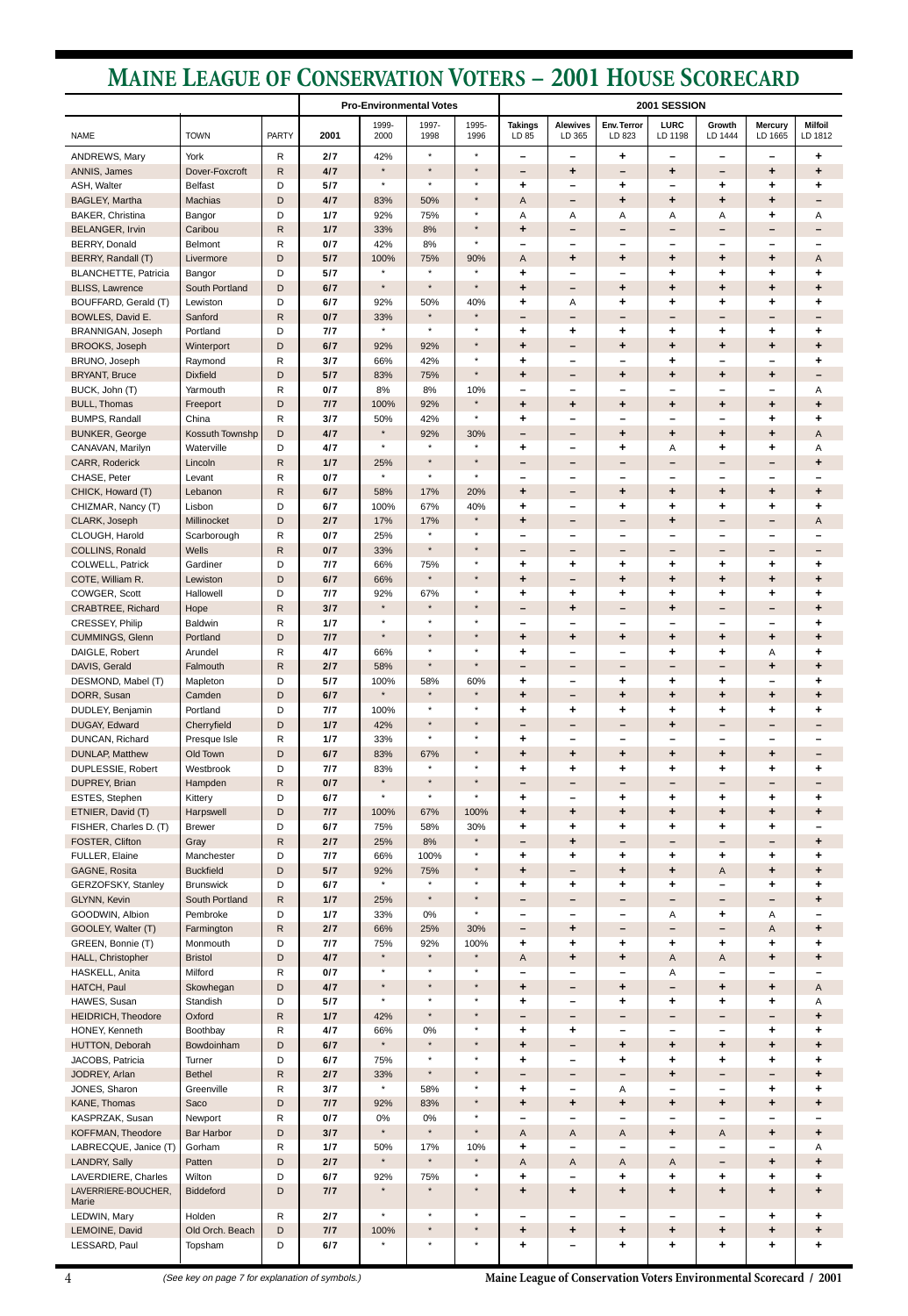**2001 / Maine League of Conservation Voters Environmental Scorecard**

## **MAINE LEAGUE OF CONSERVATION VOTERS – 2001 HOUSE SCORECARD**

|                                                  |                             |                   | <b>Pro-Environmental Votes</b> |                    |                    | 2001 SESSION       |                           |                               |                               |                           |                               |                                             |                           |
|--------------------------------------------------|-----------------------------|-------------------|--------------------------------|--------------------|--------------------|--------------------|---------------------------|-------------------------------|-------------------------------|---------------------------|-------------------------------|---------------------------------------------|---------------------------|
| <b>NAME</b>                                      | <b>TOWN</b>                 | <b>PARTY</b>      | 2001                           | 1999-<br>2000      | 1997-<br>1998      | 1995-<br>1996      | <b>Takings</b><br>LD 85   | <b>Alewives</b><br>LD 365     | Env. Terror<br>LD 823         | <b>LURC</b><br>LD 1198    | Growth<br>LD 1444             | <b>Mercury</b><br>LD 1665                   | <b>Milfoil</b><br>LD 1812 |
| LOVETT, Glenys (T)                               | Scarborough                 | R                 | 2/7                            | 33%                | 20%                | $\star$            |                           | ٠                             | $\overline{\phantom{m}}$      | Α                         |                               | Α                                           | ٠                         |
| LUNDEEN, Jacqueline                              | <b>Mars Hill</b>            | D                 | 6/7                            | $\star$            | $\star$            | $\star$            | ٠                         | -                             | ٠                             | ٠                         | ٠                             | ٠                                           | ٠                         |
| MACDOUGAL, Jay                                   | <b>North Berwick</b>        | R                 | 0/7                            | 8%                 | 8%                 | $\star$            |                           | -                             | -                             |                           |                               |                                             |                           |
| MADORE, David (T)<br>MAILHOT, Richard            | Augusta<br>Lewiston         | $\mathsf{R}$<br>D | 4/7<br>4/7                     | 58%<br>92%         | 33%<br>58%         | 30%<br>$\star$     | ٠<br>٠                    | -<br>٠                        | ٠<br>٠                        | -<br>Α                    | $\qquad \qquad -$<br>٠        | ٠<br>$\overline{\phantom{0}}$               | ٠                         |
| MARLEY, Boyd                                     | Portland                    | D                 | 7/7                            | $\star$            | $\star$            | $\star$            | ٠                         | ٠                             | ٠                             | ٠                         | ٠                             | ٠                                           | ٠                         |
| MARRACHE, Lisa                                   | Waterville                  | D                 | 2/7                            | $\star$            | $\star$            | $\star$            | Α                         | Α                             | Α                             | ٠                         | ٠                             | Α                                           | Α                         |
| MATTHEWS, Zachary                                | Winslow                     | D                 | 3/7                            | 75%                | $\star$            | $\star$            | $\ddot{\phantom{1}}$      | -                             | $\ddot{\phantom{1}}$          | Α                         | $\ddot{\phantom{1}}$          | A                                           | Α                         |
| MAYO, Arthur (T)                                 | <b>Bath</b>                 | R                 | 6/7                            | 66%                | 8%                 | 20%                | ٠                         | ٠                             | ٠                             | ٠                         | —                             | ٠                                           | ٠                         |
| MCDONOUGH, John                                  | Portland                    | D                 | 5/7                            | 83%                | $\star$<br>$\star$ | $\star$<br>$\star$ | $\ddot{\phantom{1}}$      | -                             | -                             | $\ddot{\phantom{1}}$      | ٠                             | ٠                                           | ٠                         |
| MCGLOCKLIN, Monica<br>MCGOWAN, Bernard           | Embden<br>Pittsfield        | D<br>D            | 5/7<br>3/7                     | 75%<br>$\star$     | $\star$            | $\star$            | ٠<br>$\ddot{\phantom{1}}$ | -<br>-                        | $\overline{\phantom{m}}$<br>- | ٠<br>A                    | ٠<br>$\ddot{\phantom{1}}$     | ٠<br>A                                      | ٠<br>٠                    |
| MCKEE, Linda                                     | Wayne                       | D                 | 5/7                            | 100%               | 100%               | $\star$            | ٠                         | $\overline{\phantom{0}}$      | Α                             | ٠                         | ٠                             | ٠                                           | ٠                         |
| MCKENNEY, Terrence                               | Cumberland Ctr.             | $\mathsf R$       | 3/7                            | 25%                | $\star$            | $\star$            | -                         | ٠                             | -                             | -                         | -                             | ٠                                           | ٠                         |
| MCLAUGHLIN, Janet                                | Cape Elizabeth              | D                 | 5/7                            | $\star$            | $\star$            | $\star$            | Α                         | Α                             | ٠                             | ٠                         | ٠                             | ٠                                           | ٠                         |
| MCNEIL, Deborah                                  | Rockland                    | $\mathsf R$       | 2/7                            | 25%                | $\star$            | $\star$            | A                         | A                             | A                             | $\ddot{\phantom{1}}$      | A                             | $\qquad \qquad -$                           | ٠                         |
| MENDROS, Stavros                                 | Lewiston                    | R                 | 1/7                            | 8%<br>$\star$      | $\star$<br>$\star$ | $\star$<br>$\star$ | -                         | -                             | Α                             | Α                         | $\qquad \qquad$               | $\overline{\phantom{m}}$                    | ٠                         |
| MICHAEL, John<br>MICHAUD, Marc                   | Auburn<br>Fort Kent         | D                 | 2/7<br>6/7                     | $\star$            | $\star$            | $\star$            | $\qquad \qquad$<br>٠      | -<br>-                        | $\ddot{\phantom{1}}$<br>٠     | -<br>٠                    | -<br>٠                        | ٠<br>٠                                      | -<br>٠                    |
| MITCHELL, Charles                                | Vassalboro                  | D                 | 7/7                            | 100%               | $\star$            | $\star$            | $\ddot{\phantom{1}}$      | $\ddot{\phantom{1}}$          | $\ddot{\phantom{1}}$          | $\ddot{\phantom{1}}$      | ٠                             | ٠                                           | ٠                         |
| MORRISON, John                                   | Baileyville                 | R                 | 0/7                            | $\star$            | $\star$            | $\star$            |                           | $\overline{\phantom{0}}$      | $\qquad \qquad$               | $\overline{\phantom{m}}$  | Α                             | $\overline{\phantom{m}}$                    |                           |
| MURPHY, Eleanor                                  | <b>Berwick</b>              | $\mathsf{R}$      | 4/7                            | 25%                | $\star$            | 0%                 | A                         | A                             | -                             | ٠                         | ٠                             | ٠                                           | ٠                         |
| MURPHY, Thomas                                   | Kennebunk                   | R                 | 1/7                            | 58%                | 8%                 | $\star$            |                           | $\overline{\phantom{0}}$      |                               |                           |                               | ٠                                           |                           |
| MUSE, Christopher                                | South Portland              | D                 | 5/7                            | 58%                | 83%                | $\star$            | $\ddot{\phantom{1}}$      | $\ddot{\phantom{1}}$          | $\ddot{\phantom{1}}$          | Α                         | ٠                             | ٠                                           | $\ddot{\phantom{1}}$      |
| MUSE, Kevin                                      | Fryeburg                    | R                 | 3/7                            | $\star$            | $\star$            | $\star$            |                           | ٠                             | ٠                             |                           | -                             | Α                                           | ٠                         |
| NASS, Richard (T)<br>NORBERT, William            | Acton<br>Portland           | $\mathsf{R}$<br>D | 4/7<br>7/7                     | 58%<br>83%         | 25%<br>$\star$     | 20%<br>$\star$     | $\ddot{\phantom{1}}$<br>٠ | -<br>٠                        | -<br>٠                        | $\ddot{\phantom{1}}$<br>٠ | $\overline{\phantom{m}}$<br>٠ | ٠<br>٠                                      | ٠<br>٠                    |
| NORTON, Jacqueline                               | Bangor                      | D                 | 4/7                            | $\star$            | $\star$            | $\star$            | Α                         | Α                             | ٠                             | ٠                         | ٠                             | ٠                                           | Α                         |
| NUTTING, Robert                                  | Oakland                     | R                 | 1/7                            | 66%                | $\star$            | $\star$            |                           | -                             | -                             | -                         |                               | $\overline{\phantom{0}}$                    | ٠                         |
| O'BRIEN, Julie Ann                               | Augusta                     | R                 | 3/7                            | 50%                | 25%                | $\star$            | A                         | ٠                             | ٠                             | -                         | A                             | $\qquad \qquad$                             | ٠                         |
| O'BRIEN, Lillian                                 | Lewiston                    | D                 | 4/7                            | 82%                | $\star$            | $\star$            |                           |                               |                               | Α                         |                               |                                             | Α                         |
| O'NEIL, Christoper                               | Saco                        | D                 | 7/7                            | 92%                | 83%                | $\star$            | $\ddot{\phantom{1}}$      | ٠                             | ٠                             | ٠                         | ٠                             | ٠                                           | ٠                         |
| PARADIS, Rosaire                                 | Frenchville                 | D                 | 6/7                            | $\star$<br>$\star$ | $\star$<br>$\star$ | $\star$<br>$\star$ | ÷                         | -                             | ٠                             | ٠                         | ÷                             | $\ddot{}$                                   | ٠                         |
| PATRICK, John<br>PEAVEY, Judith (T)              | Rumford<br>Woolwich         | D<br>R            | 6/7<br>4/7                     | 66%                | 33%                | 30%                | $\ddot{\phantom{1}}$<br>— | -<br>$\overline{\phantom{m}}$ | $\ddot{\phantom{1}}$<br>٠     | $\ddot{\phantom{1}}$<br>٠ | $\ddot{\phantom{1}}$<br>Α     | ٠<br>٠                                      | $\ddot{\phantom{1}}$<br>٠ |
| PERKINS, Royce (T)                               | Penobscot                   | R                 | 3/7                            | 50%                | 50%                | 50%                | $\ddot{\phantom{1}}$      | -                             | $\ddot{}$                     | -                         | $\qquad \qquad -$             | ٠                                           | Α                         |
| PERRY, Joseph                                    | Bangor                      | D                 | 4/7                            | 42%                | 33%                | $\star$            | ٠                         | -                             | ٠                             | Α                         | ٠                             | ÷                                           | Α                         |
| PINEAU, Raymond                                  | Jay                         | D                 | 6/7                            | $\star$            | $\star$            | $\star$            | ٠                         | -                             | $\ddot{\phantom{1}}$          | ٠                         | ٠                             | ٠                                           | ٠                         |
| PINKHAM, William (T)                             | Lamoine                     | R                 | 0/7                            | 0%                 | 0%                 | 10%                |                           | $\overline{\phantom{0}}$      |                               |                           |                               |                                             |                           |
| POVICH, Edward (T)                               | Ellsworth                   | D                 | 4/7                            | 66%                | 67%                | 30%<br>$\star$     | ٠                         | -                             | ٠                             | ٠                         | $\overline{\phantom{m}}$      | A                                           | ٠                         |
| QUINT, Michael<br>RICHARD, Shirley (T)           | Portland                    | D<br>D            | 2/7<br>6/7                     | 92%                | 100%<br>42%        | 33%                | Α<br>$\ddot{}$            | Α                             | ٠<br>$\ddot{}$                | Α                         | ٠<br>$\ddot{}$                | Α                                           | Α                         |
| RICHARDSON, John                                 | Madison<br><b>Brunswick</b> | D                 | 4/7                            | 75%<br>100%        | $\star$            | $\star$            | ٠                         | -<br>-                        | ٠                             | ٠<br>Α                    | ٠                             | ٠<br>٠                                      | ٠<br>Α                    |
| RINES, Peter                                     | Wiscasset                   | D                 | 7/7                            | $\star$            | $\star$            | $\star$            | $\ddot{\phantom{1}}$      | ٠                             | $\ddot{\phantom{1}}$          | $\ddot{\phantom{1}}$      | $\ddot{\phantom{1}}$          | ٠                                           | ٠                         |
| ROSEN, Richard                                   | Bucksport                   | R                 | 1/7                            | 42%                | $\star$            | $\star$            |                           | -                             | -                             | -                         | -                             | $\qquad \qquad$                             | ٠                         |
| SAVAGE, William                                  | <b>Buxton</b>               | D                 | 7/7                            | 92%                | $\star$            | $\star$            | $\ddot{\phantom{1}}$      | $\ddot{\phantom{1}}$          | $\ddot{\phantom{1}}$          | $\ddot{\phantom{1}}$      | ٠                             | ٠                                           | ٠                         |
| SAXL, Michael (T)                                | Portland                    | D                 | 5/7                            | 100%               | 75%<br>$\star$     | 100%<br>$\star$    | ٠                         | Α                             | ٠                             | ٠                         | ٠                             | ٠                                           | Α                         |
| SCHNEIDER, William<br>SHERMAN, Roger             | Durham                      | $\mathsf{R}$      | 0/7<br>0/7                     | 33%<br>17%         | $\star$            | $\star$            | -                         | -<br>$\overline{\phantom{0}}$ | -<br>—                        |                           | -                             | $\qquad \qquad$<br>$\overline{\phantom{m}}$ |                           |
| SHIELDS, Thomas                                  | Hodgdon<br>Auburn           | R<br>R            | 1/7                            | 33%                | $\star$            | $\star$            |                           | -                             | -                             | -                         | -                             | $\overline{\phantom{m}}$                    | ٠                         |
| SIMPSON, Deborah                                 | Auburn                      | D                 | 6/7                            | $\star$            | $\star$            | $\star$            | ٠                         | -                             | ٠                             | ٠                         | ٠                             | ٠                                           | ٠                         |
| SKOGLUND, James                                  | St. George                  | D                 | 3/7                            | 75%                | 83%                | $\star$            | A                         | -                             | $\ddot{\phantom{1}}$          | A                         | A                             | ٠                                           | ٠                         |
| SMITH, William                                   | Van Buren                   | D                 | 5/7                            | $\star$            | $\star$            | $\star$            | ٠                         | -                             | ٠                             | ٠                         | Α                             | ÷                                           | ٠                         |
| SNOWE-MELLO, Lois                                | Poland                      | $\mathsf{R}$      | 1/7                            | 25%                | 17%                | $\star$            | -                         | -                             | -                             | $\qquad \qquad$           | -                             | —-                                          | $\ddot{\phantom{1}}$      |
| STANLEY, Stephen                                 | Medway                      | D                 | 2/7                            | 33%                | 33%                | $\star$            | -                         | $\overline{\phantom{0}}$      | Α                             | $\qquad \qquad$           | $\overline{\phantom{0}}$      | ٠                                           | ٠                         |
| STEDMAN, Vaughn (T)<br>SULLIVAN, Nancy           | Hartland<br>Biddeford       | $\mathsf R$<br>D  | 0/7<br>7/7                     | 8%<br>92%          | 0%<br>$\star$      | 10%<br>$\star$     | A<br>٠                    | A<br>٠                        | A<br>٠                        | -<br>٠                    | A<br>٠                        | A<br>÷                                      | -<br>٠                    |
| TARAZEWICH, Frank                                | Waterboro                   | D                 | 5/7                            | $\star$            | $\star$            | $\star$            | $\ddot{\phantom{1}}$      | -                             | ٠                             | -                         | ٠                             | ٠                                           | ٠                         |
| TESSIER, Paul                                    | Fairfield                   | D                 | 3/7                            | 75%                | 50%                | $\star$            | ٠                         | -                             | Α                             | Α                         | ٠                             | ٠                                           | Α                         |
| THOMAS, Jonathan                                 | Orono                       | D                 | 7/7                            | $\star$            | $\star$            | $\star$            | $\ddot{\phantom{1}}$      | $\ddot{\phantom{1}}$          | $\ddot{\phantom{1}}$          | $\ddot{\phantom{1}}$      | $\ddot{\phantom{1}}$          | ٠                                           | $\ddot{\phantom{1}}$      |
| TOBIN, David                                     | Windham                     | R                 | 2/7                            | 66%                | $\star$            | $\star$            |                           |                               | $\qquad \qquad$               | ٠                         |                               |                                             | ٠                         |
| TOBIN, James                                     | Dexter                      | $\mathsf{R}$      | 2/7                            | 17%                | 8%<br>$\star$      | $\star$<br>$\star$ | -                         | $\ddot{\phantom{1}}$          | -                             | -                         | -                             | ٠                                           | -                         |
| TRACY, Richard<br>TRAHAN, David                  | Rome<br>Waldoboro           | D<br>R            | 2/7<br>2/7                     | 66%<br>33%         | $\star$            | $\star$            | -<br>$\qquad \qquad$      | -<br>-                        | -<br>$\qquad \qquad$          | -<br>-                    | -<br>$\qquad \qquad -$        | ÷<br>٠                                      | ٠<br>$\ddot{\phantom{1}}$ |
| TREADWELL, Russ                                  | Carmel                      | R                 | 1/7                            | $8\%$              | $0\%$              | $\star$            |                           |                               |                               |                           |                               |                                             |                           |
| TUTTLE, John (T)                                 | Sanford                     | D                 | 3/7                            | 50%                | 58%                | 30%                | -                         | -                             | -                             | +                         | $\ddot{\phantom{1}}$          | A                                           | ۰.                        |
| TWOMEY, Joanne                                   | Biddeford                   | D                 | 7/7                            | 100%               |                    | $\star$            | ٠                         | ٠                             | ٠                             | ٠                         | ٠                             | ٠                                           | ٠                         |
| USHER, Ronald                                    | Westbrook                   | D                 | 6/7                            | 58%                | 25%                | $\star$            | $\ddot{\phantom{1}}$      | ٠                             | $\ddot{\phantom{1}}$          | $\ddot{\phantom{1}}$      | ٠                             | +                                           |                           |
| VOLENIK, Paul (T)                                | <b>Brooklin</b>             | D                 | 6/7                            | 83%                | 100%               | 100%               | ٠                         | -                             | ٠                             | ٠                         | ٠,                            | ٠                                           | ٠                         |
| WATERHOUSE, G. Paul (T)<br>WATSON, Elizabeth (T) | <b>Bridgton</b>             | ${\sf R}$         | 1/7                            | 33%                | 0%<br>92%          | 10%                | -                         | -                             | -                             | -                         | -                             | $\overline{\phantom{m}}$                    | ٠                         |
| <b>WESTON, Carol</b>                             | Farmingdale<br>Montville    | D<br>${\sf R}$    | 4/7<br>1/7                     | 92%<br>42%         | $\star$            | 90%<br>$\star$     | ٠<br>-                    | -                             | ٠<br>-                        | Α<br>-                    | ٠                             | ٠<br>-                                      | Α<br>٠                    |
| WHEELER, Edgar (T)                               | Bridgewater                 | R                 | 0/7                            | 0%                 | $0\%$              | 10%                | -                         |                               | -                             | -                         | -                             | -                                           |                           |
| WHEELER, Gary                                    | Eliot                       | D                 | $1/7$                          | 50%                | 33%                | $\star$            | ٠                         |                               | -                             |                           |                               |                                             |                           |
| WINSOR, Tom (T)                                  | Norway                      | ${\sf R}$         | 1/7                            | 17%                | 0%                 | $0\%$              | -                         |                               | -                             |                           |                               | $\overline{\phantom{m}}$                    | ٠                         |
| YOUNG, Florence                                  | Limestone                   | $\mathsf{R}$      | 1/7                            | $\star$            | $\star$            | $\star$            |                           |                               |                               |                           |                               |                                             | ٠                         |

(See key on page 7 for explanation of symbols.) 5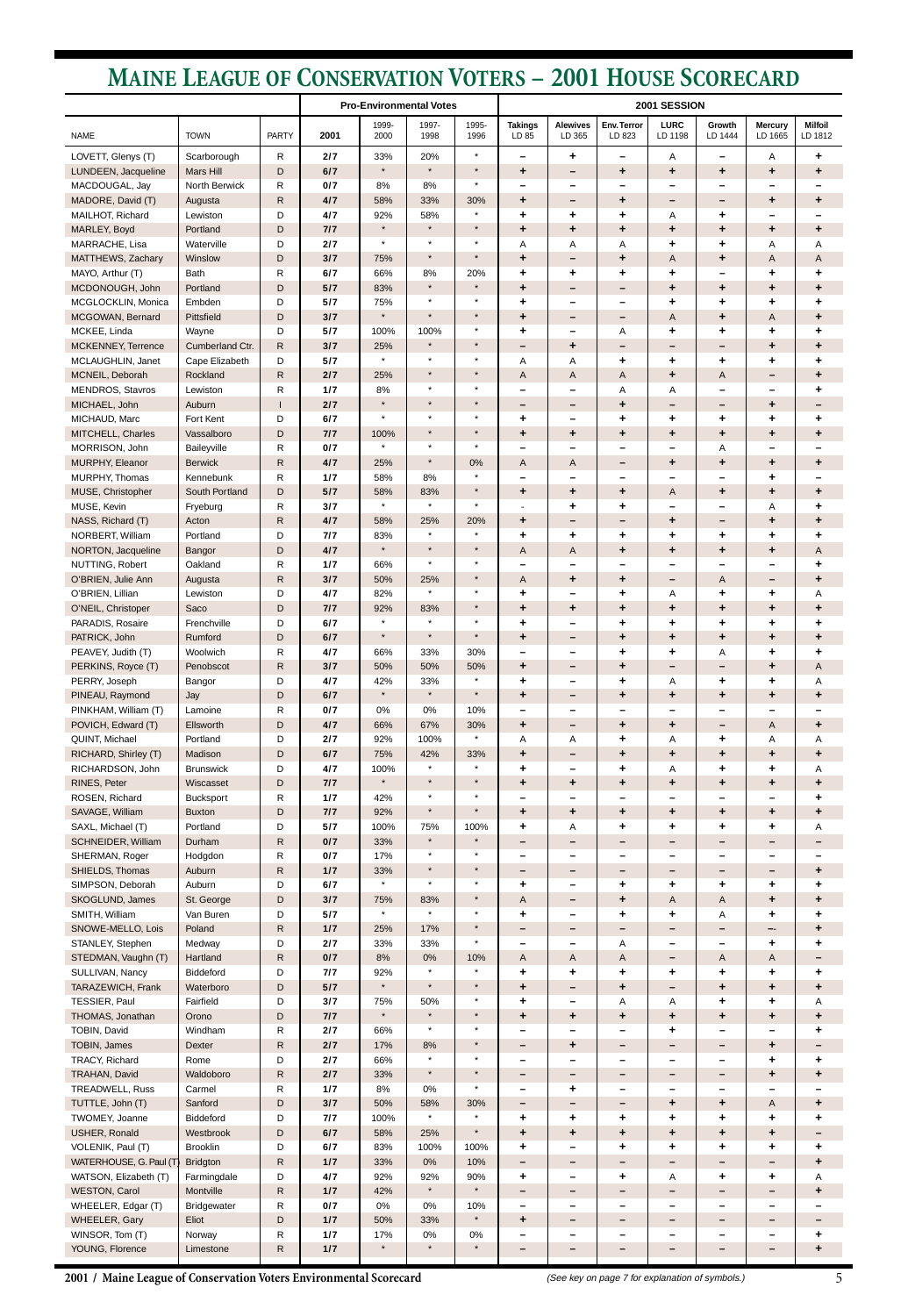*A scorecard is an incomplete measure of a legislator's record. It can't measure when a vote is particularly difficult to cast, or when a legislator went the extra mile on an issue. That's why we've chosen to highlight certain actions to look beyond the scorecard.*

The milfoil bill could not have been passed without the strong leadership of the two chairs of the Committee on Natural Resources. **Senator John Martin** and **Representative Scott Cowger** were unwavering, and saw to it that the program got the 101 House votes necessary to be implemented this year. **Representative Linda McKee**, House Chair of the Committee on Agriculture, Conservation and Forestry also was a staunch supporter.

**Senator Sharon Treat** continued her record of commitment to the environment. In addition to her votes, she sponsored and saw signed into law five pieces of legislation on topics such as dioxin, comprehensive planning, and recycling. Among the most exciting is a Clean Government Initiative, aimed at incorporating sustainable practices into state government's planning, operations, and regulatory functions.

! We haven't always agreed with **Representatives Roderick Carr, Philip Cressey, Kevin Glynn, Theodore Heidrich, Stavros Mendros, Lois Snowe-Mello, G. Paul Waterhouse**, and **Tom Winsor**. In fact, each of them voted proenvironment only once this year. But that one vote was a good one. They each cast one of the 101 votes needed for final enactment of the milfoil bill.

! Similarly, we don't always agree with **Representatives Terrence McKenney, James Tobin**, and **Russell Treadwell**. But they each saw through the misinformation clouding the issue and cast a strong pro-conservation vote in support of LD #365, An Act to Restore the Passage of Alewives on the St. Croix River."

**EXECUTE:** Natural resource issues are sometimes portrayed as pitting northern Maine against the southern part of the state. That's why it's interesting to see that some of the strongest records on the environment belong to Aroostook County legislators. **Senator John Martin** is the Senate Chair of the Natural Resources Committee, where he has shown strong leadership. The strongest conservation voting record for the session in the Senate Republican caucus belonged to his fellow Aroostook County senator, **Richard Kneeland. Representatives Jacqueline Lundeen** of Mars Hill, **Marc Michaud** of Fort Kent, and **Rosaire Paradis** each cast pro-environment votes on 6 out of the 7 bills we tracked.

**EXECUTE:** Likewise, natural resource issues are often portrayed as a choice between jobs or the environment. Yet look at the voting records of several representatives from communities where a paper mill is a major employer. **Representatives Matthew Dunlap** of Old Town, **Shirley Richard** of Madison, **Raymond Pineau** of Jay, **John Patrick** of Rumford, **Ronald Usher** and **Senator William O'Gara,** both of Westbrook, each voted pro-environment on all but one bill tracked. **Robert Duplessie** of Westbrook has one of the strongest records, with 7 pro-environment votes. Perhaps we have moved beyond the old "payroll or pickerel" debate.

! **Representatives Howard Chick** and **Arthur Mayo** each voted pro-environment on 6 of the 7 bills on this year's scorecard. That's noteworthy because on average the other members of the House Republican caucus cast 1.53 pro-environment votes. But as Representatives Chick and Mayo demonstrate, protection of what makes Maine special is not a partisan issue.

**Senate President Pro-Tem Richard Bennett** was decisive in his support for Governor King's reappointment of Stephen Wight to the Land Use Regulation Commission. Testifying before the Committee on Agriculture, Conservation, and Forestry, Senator Bennett said, "We should be thankful that we have had someone like Steve fighting for a needed balance of all the interests of land users in this state."

# **NOTEWORTHY — NOTEWORTHY —**

! In his first term, **Representative Theodore Koffman** succeeded in getting three good bills passed. One, to establish a model building rehabilitation code, stemmed from the work of the Eco/Eco Forum on smart growth. Another, backed by the Bicycle Coalition of Maine, modernized the law regarding bicycle safety. The third sets up a process to collect data, conduct research and communicate information on the effect of climate change in Maine.



! **Representatives Stanley Gerzofsky** and **Charles Mitchell** were instrumental in turning around the vote on the ill-conceived and unnecessary Environmental Terrorism bill which initially passed in the House by a vote of 68 - 66. Eventually the bill was defeated by a vote of 80 - 60.

! **Representatives Sharon Libby Jones** and **Linda McKee** and **Senators Richard Bennett** and **Sharon Treat** each played an important role in defeating attempts to alter the character of the Allagash Wilderness Waterway.

## **On the Horizon**

The second session of the 120th legislature will face decisions on several important natural resource issues. While we can't know what new bills will be proposed, committees will take action on bills postponed from the first session, while interim study committees may produce additional recommendations.

## **Bills Carried Over**

#### **Natural Resources Committee**

- **LD #1478 "An Act to Amend Maine's Growth Management Law and Related Laws"** (Rep. Lemoine)
- **LD #1488 "An Act to Require Major Water Users to Provide Public Information About Their Annual Water Withdrawals from Public Water Resources"** (Rep. Cowger)

#### **Taxation Committee**

**LD #1570 – "An Act to Update the Property Tax Exemption for Pollution Control Facilities to Promote Clean Production through Pollution Prevention and Toxics use Reduction"** (Rep. Cowger)

#### **Utilities and Energy Committee**

**LD # 420 – "An Act to Strengthen Energy Conservation"** (Rep. Savage)

## **Interim Study Committees**

All of these commissions are required to report their findings by January 2002. For information on their membership or meetings, contact the Legislature's Office of Policy and Legal Analysis at 287-1670.

- **• Round Table to Study Economic and Labor Issues Relating to the Forest Products Industry**
- **• Committee to Study Access to Private and Public Lands in Maine Commission to Study Issues Concerning Changes to the Traditional Uses of Maine Forest and Lands**
- **• Commission to Study Reimbursement Rates for Maine's Bottle Redemption Businesses and Other Issues Related to the Handling and Collection of Returnable Containers**
- **• Commission to Study Issues Concerning Changes to the Traditional**

**Uses of Maine Forests and Lands**

- **• Task Force to Make Recommendations Regarding Loss of Commercial Fishing Waterfront Access and Other Economic Development Issues Affecting Commercial Fishing**
- **• Joint Study Committee to Study the State of the Lobster Fishery in Maine**
- **• Commission to Study the Establishment of the Department of Environmental Protection as the Lead Response Agency in All Emergency Releases and Spills of Toxic or Hazardous Materials**
- **• Joint Standing Committee on Transportation to Study Passenger and Freight Rail Opportunities in Maine**
- **• Subcommittee of the Joint Standing Committee on Utilities and Energy to Undertake a Study of the Electric Industry**
- **• Committee to Study Growth Management**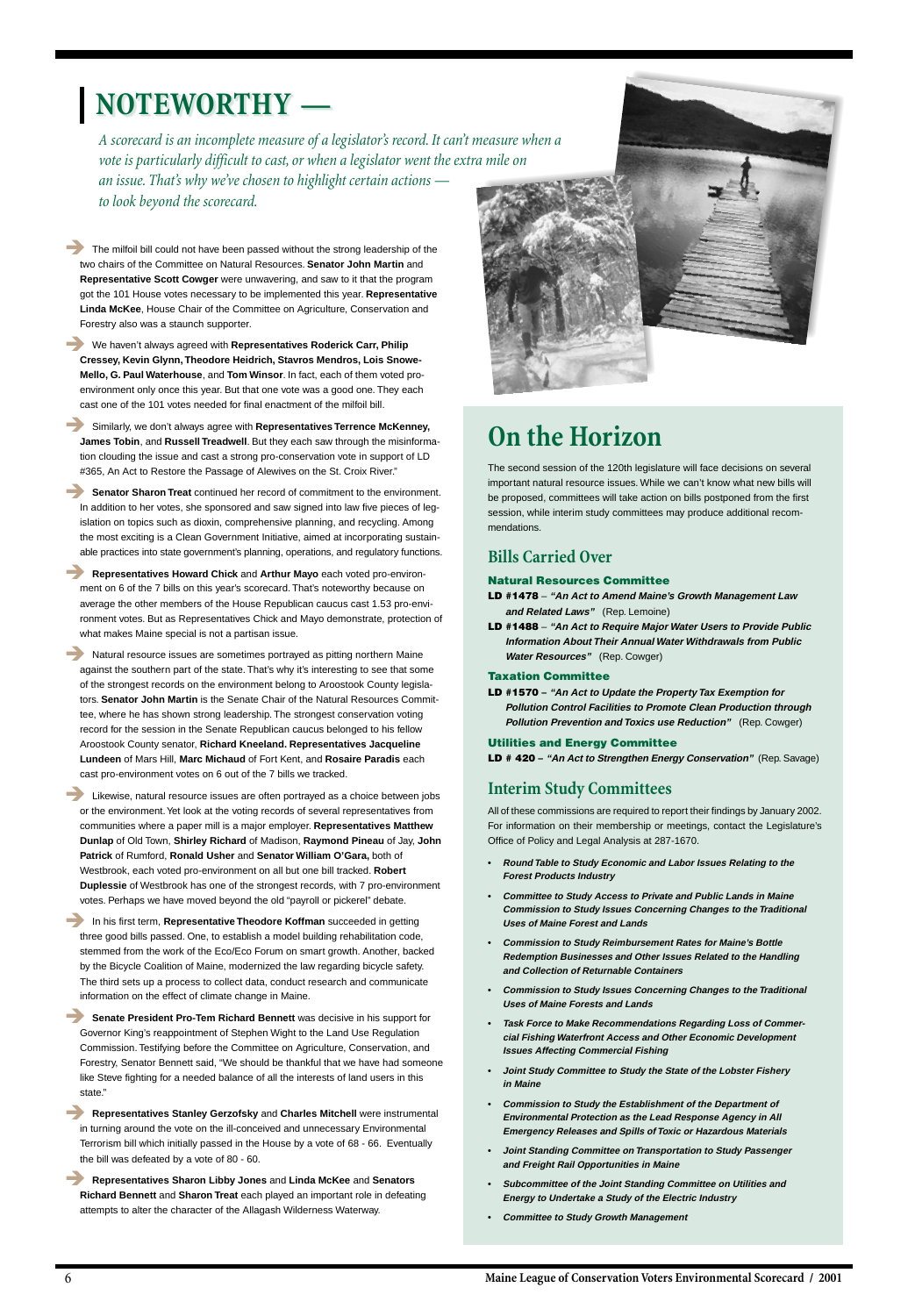**2001 / Maine League of Conservation Voters Environmental Scorecard**

|                          | <b>Pro-Environmental Votes</b> |              |      |               | 2001 SESSION  |               |                           |                                          |                                              |                           |                            |
|--------------------------|--------------------------------|--------------|------|---------------|---------------|---------------|---------------------------|------------------------------------------|----------------------------------------------|---------------------------|----------------------------|
| <b>NAME</b>              | <b>COUNTY</b>                  | <b>PARTY</b> | 2001 | 1999-<br>2000 | 1997-<br>1998 | 1995-<br>1996 | <b>Alewives</b><br>LD 365 | Environmental<br><b>Terror</b><br>LD 823 | <b>LURC</b><br><b>Subdivision</b><br>LD 1198 | <b>Milfoil</b><br>LD 1812 | Wight<br><b>Nomination</b> |
| ABROMSON, Joel (T)       | Cumberland                     | R            | 3/5  | 50%           | 20%           | 44%           | ٠                         | Α                                        | Α                                            | ٠                         | ٠                          |
| <b>BENNETT, Richard</b>  | Oxford                         | R            | 3/5  | 75%           | 30%           | $\star$       | $\qquad \qquad -$         | ÷                                        | -                                            | $\ddot{\phantom{1}}$      | ٠                          |
| BROMLEY, Lynn            | Cumberland                     | D            | 4/5  | $\star$       | $\star$       | $\star$       | ٠                         | ٠                                        | Α                                            | ٠                         | ٠                          |
| CARPENTER, David         | York                           | R            | 3/5  | $\star$       | $\star$       | 11%           | $\ddot{\phantom{1}}$      | ٠                                        | -                                            | $\overline{\phantom{m}}$  | ٠                          |
| CATHCART, Mary R.        | Penobscot                      | D            | 4/5  | 88%           | 80%           | $\star$       | $\qquad \qquad$           | ٠                                        | ٠                                            | ٠                         | ٠                          |
| DAGGETT, Beverly C.      | Kennebec                       | D            | 5/5  | 75%           | 90%           | 70%           | $\ddot{\phantom{1}}$      | ٠                                        | ٠                                            | ٠                         | ٠                          |
| DAVIS, Paul              | Piscataquis                    | R            | 2/5  | 25%           |               | $\star$       | -                         | $\overline{\phantom{m}}$                 | -                                            | ٠                         | ٠                          |
| DOUGLASS, Neria          | Androscoggin                   | D            | 5/5  | 75%           | $\star$       | $\star$       | $\ddot{\phantom{1}}$      | ٠                                        | ٠                                            | ٠                         | ٠                          |
| EDMONDS, Betheda         | Cumberland                     | D            | 5/5  | $\star$       | $\star$       | $\star$       | ٠                         | ÷                                        | ٠                                            | ٠                         | ٠                          |
| FERGUSON, Norman (T)     | Oxford                         | R            | 2/5  | 50%           | 40%           | 22%           | $\ddot{}$                 | -                                        | -                                            | $\qquad \qquad$           | ٠                          |
| GAGNON, Kenneth          | Kennebec                       | D            | 5/5  | 83%           | 92%           | $\star$       | ٠                         | ٠                                        | ٠                                            | ٠                         | ٠                          |
| GOLDTHWAIT, Jill (T)     | Hancock                        |              | 5/5  | 63%           | 60%           | 56%           | $\ddot{\phantom{1}}$      | ٠                                        | ٠                                            | ٠                         | ٠                          |
| KILKELLY, Marjorie       | Lincoln                        | D            | 1/5  | 88%           | 50%           | 20%           | -                         | $\overline{\phantom{0}}$                 | ٠                                            |                           | Α                          |
| <b>KNEELAND, Richard</b> | Aroostook                      | R            | 4/5  | 42%           | 0%            | 10%           | $\ddot{\phantom{1}}$      | ٠                                        | ٠                                            | ٠                         | $\overline{\phantom{m}}$   |
| LAFOUNTAIN, Lloyd        | York                           | D            | 5/5  | 71%           | 90%           | 70%           | ÷                         | ÷                                        | ٠                                            | ٠                         | ٠                          |
| LEMONT, Kenneth          | York                           | $\mathsf{R}$ | 3/5  | 33%           | 17%           | 10            | ٠                         | ٠                                        | ٠                                            | $\overline{\phantom{m}}$  | $\overline{\phantom{m}}$   |
| LONGLEY, Susan (T)       | Waldo                          | D            | 3/5  | 63%           | 90%           | 78%           | $\overline{\phantom{0}}$  | ÷                                        | Α                                            | ٠                         | ٠                          |
| MARTIN, John             | Aroostook                      | D            | 4/4  | 92%           | $\star$       | $\star$       | E                         | ٠                                        | ٠                                            | ٠                         | ٠                          |
| MCALEVEY, Michael        | York                           | R            | 3/5  | 33%           | 0%            | 0%            | $\qquad \qquad$           | ٠                                        |                                              | ٠                         | ٠                          |
| MICHAUD, Michael (T)     | Penobscot                      | D            | 2/5  | 63%           | 50%           | 56%           | -                         | $\ddot{}$                                | -                                            | ٠                         | $\overline{\phantom{m}}$   |
| MILLS, Peter (T)         | Somerset                       | R            | 3/5  | 63%           | 50%           | 44%           | ٠                         | ÷                                        | -                                            | ٠                         |                            |
| MITCHELL, Betty Lou      | Penobscot                      | R.           | 1/5  | 13%           | 0%            | $\star$       | -                         | A                                        | -                                            | ٠                         | $\qquad \qquad -$          |
| NUTTING, John            | Androscoggin                   | D            | 3/5  | 63%           | 80%           | $\star$       | $\overline{\phantom{m}}$  | $\overline{\phantom{0}}$                 | ٠                                            | ٠                         | ٠                          |
| O'GARA, William          | Cumberland                     | D            | 4/5  | 63%           | 60%           | 20%           | $\ddot{\phantom{1}}$      | $\qquad \qquad -$                        | ٠                                            | ٠                         | ٠                          |
| PENDLETON, Peggy         | Cumberland                     | D            | 2/4  | 88%           | 70%           | $\star$       | E                         | ٠                                        | Α                                            | ٠                         | Α                          |
| RAND, Anne (T)           | Cumberland                     | D            | 5/5  | 100%          | 100%          | 100%          | $\ddot{}$                 | ٠                                        | ٠                                            | ٠                         | ٠                          |
| ROTONDO, Margaret        | Androscoggin                   | D            | 5/5  | $\star$       | $\star$       | $\star$       | ٠                         | ٠                                        | ٠                                            | ٠                         | ٠                          |
| SAVAGE, Christine        | Knox                           | $\mathsf{R}$ | 2/5  | 58%           | 33%           | 20%           | $\ddot{\phantom{1}}$      | $\qquad \qquad -$                        | -                                            | ٠                         |                            |
| SAWYER, W. Tom           | Penobscot                      | R            | 2/5  |               | $\star$       | $\star$       | $\qquad \qquad$           | $\overline{\phantom{0}}$                 |                                              | ٠                         | ٠                          |
| SHOREY, Kevin            | Washington                     | R            | 2/5  | 17%           | $\star$       | $\star$       | -                         |                                          |                                              | ٠                         |                            |
| SMALL, Mary (T)          | Sagadahoc                      | R            | 3/5  | 66%           | 10%           | 22%           | ٠                         |                                          |                                              | ٠                         | ٠                          |
| TREAT, Sharon            | Kennebec                       | D            | 5/5  | 100%          | 100%          | 100%          | ٠                         | ٠                                        | ٠                                            | ٠                         | ٠                          |
| TURNER, Karl             | Cumberland                     | ${\sf R}$    | 3/5  |               | $\star$       | $\star$       | ٠                         | $\overline{\phantom{0}}$                 | -                                            | ٠                         | ٠                          |
| WOODCOCK, Chandler       | Franklin                       | ${\sf R}$    | 2/5  | $\star$       | $\star$       | $\star$       |                           | -                                        | -                                            | ÷                         | ۰.                         |
| YOUNGBLOOD, Edward       | Penobscot                      | R            | 2/5  | $\star$       | $\star$       | $\star$       |                           | —                                        | -                                            | ٠                         | ٠                          |

## **MAINE LEAGUE OF CONSERVATION VOTERS – 2001 SENATE SCORECARD**

(See key below for explanation of symbols.)

# Maine's Path of Legislation | Millicent M. MacFarland, Clerk of the House

## **Idea Developed**

A legislator decides to sponsor a bill, sometimes at the suggestion of a constituent, interest group, public official or the Governor. The legislator may ask other legislators in either chamber to join as co-sponsors.



### **Bill Drafted**

At the legislator's direction, the Revisor's Office, Office of Policy and Legal Analysis, and Office of Fiscal and Program Review staff provides research and drafting assistance and prepare the bill in proper technical form.



## **Bill Introduction**

The legislator gives the bill to the Clerk of the House or Secretary of the Senate. The bill is numbered, a suggested committee recommendation is made and the bill is printed. The bill is placed on the respective body's calendar.



## **Committee Reference**

The bill is referred to one of the Joint Standing or Joint Select committees in the originating branch and then sent to the other body for concurrence.

### **Committee Action**



When scheduled by the chairs, the committee conducts a public hearing where it accepts testimony supporting and opposing the proposed legislation from any interested party. Notices of public hearings are printed in newspapers with statewide distribution.

### **General Order**

When the bill is reported to the floor it receives it's first reading and any committee amendments are adopted at this time. The committee reports the bill to the originating body as is, with amendment, with a divided report or with a unanimous recommendation of Ought Not to Pass.



#### **Second Reading**

The next legislative day the bill is given its second reading and floor amendments may be offered. When one chamber has passed the bill to be engrossed, it is sent to the other body for its consideration. The House has a consent calendar for unanimous Ought to Pass or Ought to Pass as amended bills which takes the place of First and Second readings.

### **Second Chamber**

The bill goes through a similar process. If the second chamber amends the bill, it is returned to the first chamber for a vote on the changes. It may then be sent to a conference committee to work out a compromise agreeable to both chambers. A bill receives final legislative approval when it passes both chambers in identical form.

### **Governor**

After final passage (enactment) the bill is sent to the Governor. The Governor has ten days in which to sign or veto the bill. If the Governor does not sign the bill and the Legislature is still in session, the bill after ten days becomes law as if the Governor signed it. If the Legislature has adjourned for the year the bill does not become law. This is called a "pocket veto." If the Legislature comes back into special session, the Governor on the 4th day must deliver a veto message to the chamber of origin or the bill becomes law.

## **Law**

A bill becomes law 90 days after the end of the legislative session in which it was passed. A bill can become law immediately if the Legislature, by a 2/3 vote of each chamber, declares that an emergency exists. An emergency law takes effect on the date the Governor signs it unless otherwise specified in its text. If a bill is vetoed, it will become law if the Legislature overrides the veto by a 2/3 vote of those members present and voting of both chambers.





**Joy J. O'Brien**, Secretary of the Senate



Reprinted with the permission of the Clerk of the House and Secretary of the Senate.

- **+** Pro-environmental vote
- **–** Anti-environmental vote
- **A** Absent
- **E** Excused from voting
- **V** Seat vacant
- **T** Legislator term limited
- **\*** Was not legislator during session
- **D** Democrat
- **R** Republican
- **I** Independent

### **KEY TO SCORECARDS** (found on pages 4 & 5 and above)

**Rating:** The rating is the number of pro-environmental votes cast by each legislator out of the bills tracked.

**Absences:** Unexcused absences are counted as anti-environmental votes. Excused absences and vacancies are not figured into a legislator's ratings.